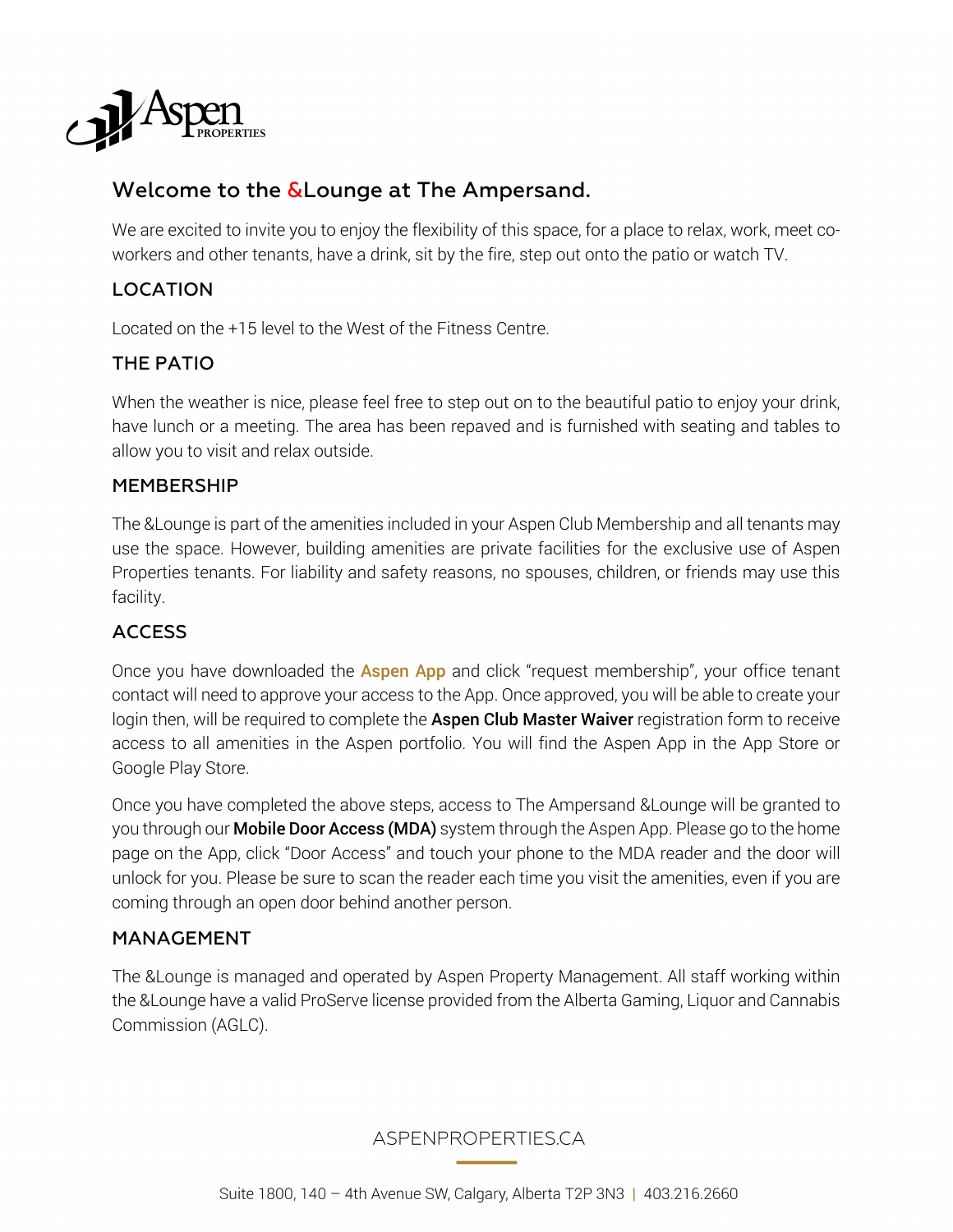### **HOURS**

The &Lounge is open to all tenants  $6:00 \text{ AM} - 4:00 \text{ PM}$ . Beverages will only be offered to tenants during a designated "&Happy Hour". A schedule of these events will be provided to you on a regular basis via your office administrator and through notifications on the Aspen App.

#### HVAC HOURS

| Monday - Friday               | $6:00$ a.m. $-8:00$ p.m. |
|-------------------------------|--------------------------|
| Saturdays                     | $6:00$ a.m. $-1:00$ p.m. |
| Sundays & Statutory Holidays: | OFF.                     |

#### MENU ITEMS & PAYMENT

The &Lounge will be offering select beer, wine and high balls, as well as some light snacks, to tenants of The Ampersand during &Happy Hours. Please check the menu at the &Lounge for further details and prices. Both credit and debit card payments will be accepted; we are not able to take cash payments.

### BOOKINGS, EVENTS & RESERVATIONS

Tenant Events may be booked on weekdays from 4:00 PM onward or anytime from 7:00 AM – 12:00 AM on weekends. Please contact Alison Cox, Property Administrator of Amenities, at acox@aspenproperties.ca or 403.231.4308, to make a booking and confirm the requirements for your event. Tenants may book functions up to 6 months in advance. All bookings are on a first come first serve basis.

While there is no charge for the use of the &Lounge. Other charges such as bartending services, liquor purchases, cleaning, HVAC and security may be applicable, depending on your event. You will be able to discuss your requirements for your events and any applicable charges with Alison and an estimate for these services will be provided to you prior to the event.

The rate of Cleaning, After Hour HVAC and Security is as follows:

- Cleaning \$30.00/hour
- HVAC \$50.00/hour after 8:00 PM
- Security \$30.00/hour for a minimum of 3 hours
- Bartending \$40.00/hour for a minimum of 4 hours (not including tips)

All additional costs are subject to a 15% admin fee. Should you be serving alcohol at your event, you will be required to use Aspen's liquor supply from the &Happy Hour menu.

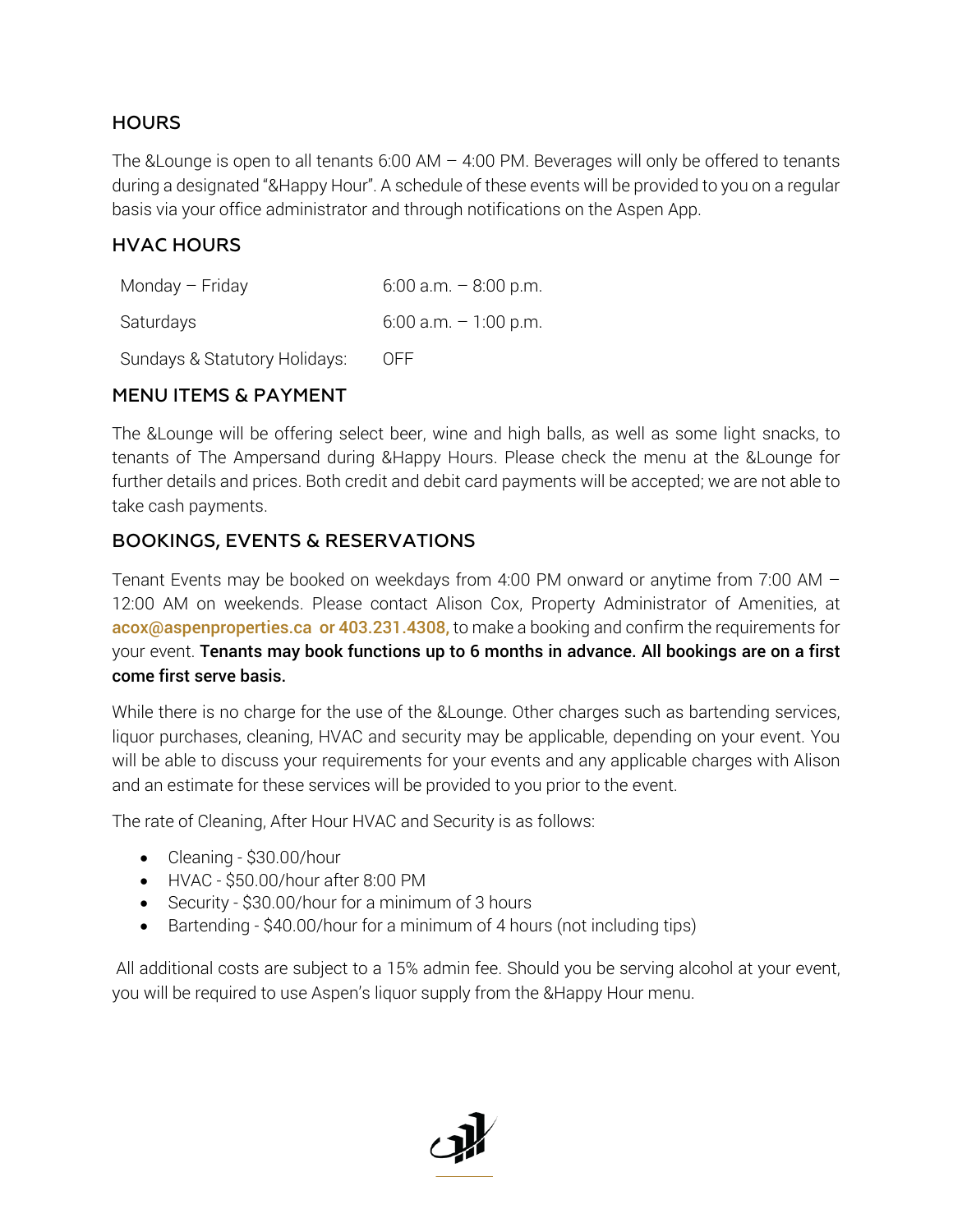# SAFETY & EMERGENCY PROCEDURES

In case of severe injury or medical emergency, phone 911 immediately and notify our 24-hour Security team at 403.781.8500.

Fire Evacuation routes are found posted on the entrances to the Tenant Lounge. Should evacuation be required, an alarm will sound and an announcement will be heard over the speaker system.

### &LOUNGE POLICIES

- Requesting bookings on short notice  $-$  All bookings must be received at least  $7$ business days prior to your event. Please confirm your booking by calling 403.231.4308.
- Changes to a booking  $-$  Any changes to a booking (i.e. number of quests attending, room setup, start time, etc.) need to be provided no later than 4 business days prior to the function.
- Cancellation Policy Cancellations need to be completed 14 days prior to your booking date or you may be subject to a cancellation fee. \*Please note that changing or switching of the booking date will qualify as a cancellation.
- Damages to the Tenant Lounge  $-$  Tenants using the &Lounge are responsible for any damage incurred during their function and costs may apply. This includes any damages to the furniture or other equipment located therein. A 15% Administration Fee will be applicable for any repairs completed by the Landlord.
- Respect for Others  $-$  Please show respect for others by refraining from using foul language or shouting while you are using the &Lounge.
- Respect for Staff Please show respect to the staff of the &Lounge. We reserve the right to refuse service to anyone.
- Alcohol Consumption No outside liquor is to be consumed in the &Lounge, unless an event has been booked. A valid liquor license is to be obtained and posted at the entrance for any booked event.
- **Cleaning** Tenants are responsible to clean up after their booking. Please clean up all event items, garbage and recycling. Failure to tidy up after an event will result in cleaning charges being billed to your organization.